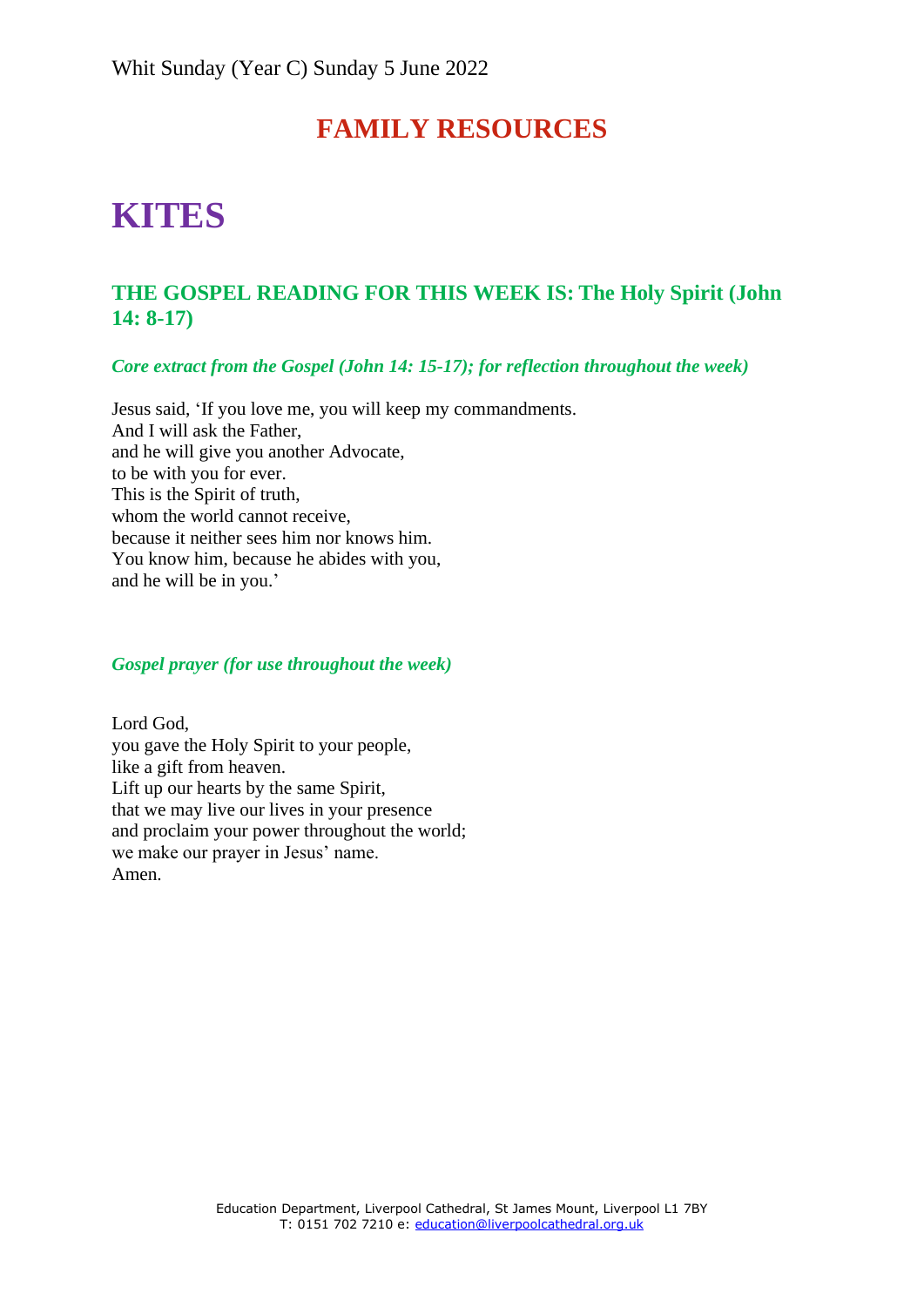

### *Things to think about*

- Have you ever seen a kite display? How did it make you feel?
- Have you ever flown a kite? Did you find it easy or difficult?

## *Things to do*

- Make a paper kite and try to fly it on a windy day
- Watch a stunt kite display.
- 3D moving paper kite

You will need: card or paper, ribbon, scissors, glue, string, hole punch.





Cut out 5 kite shapes, 3 tail bows and some clouds.

Fold the kite shapes in half.





Carefully layer and glue the kite shapes together.

Attach the ribbon to the back of the kite and add the bows.





Stick the clouds onto the sky and punch a hole at the top and bottom of the blue paper.

Attach the piece of string (this should be twice as long as the sky paper), to the back of the kite